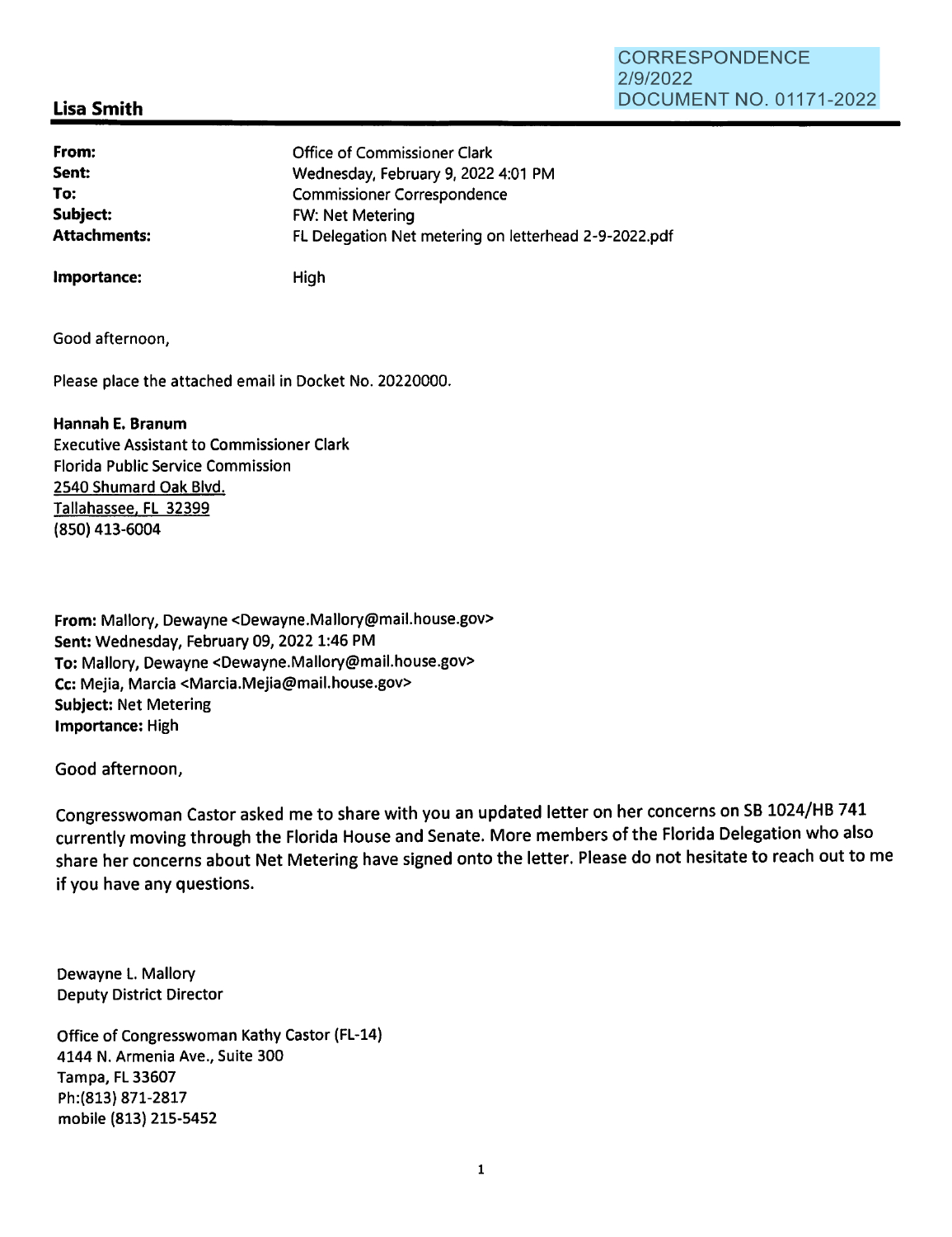**KATHY LASTOR**  $\alpha$  for  $\alpha = \beta$  ,  $\beta = \beta$  , and  $\beta = \alpha$  ,  $\beta$  )  $\alpha$ 

 $\label{eq:2} \begin{split} \mathcal{L}^{\alpha\beta}(\mathcal{L}^{\alpha\beta})^{\beta\gamma} &= \mathcal{L}^{\alpha\beta}(\mathcal{L}^{\alpha\beta})^{\beta\gamma} \mathcal{L}^{\alpha\beta} \mathcal{L}^{\beta\gamma} \mathcal{L}^{\beta\gamma} \mathcal{L}^{\beta\gamma} \mathcal{L}^{\beta\gamma} \\ &= \mathcal{L}^{\alpha\beta} \mathcal{L}^{\alpha\beta} \mathcal{L}^{\beta\gamma} \mathcal{L}^{\beta\gamma} \mathcal{L}^{\beta\gamma} \mathcal{L}^{\beta\gamma} \mathcal{L}^{\beta\gamma} \$ 

...... · .. ' ',, ..  $\begin{split} \mathcal{L}_{\text{G}}(\mathcal{L}_{\text{G}}) & = \mathcal{L}_{\text{G}}(\mathcal{L}_{\text{G}}) \mathcal{L}_{\text{G}}(\mathcal{L}_{\text{G}}) \mathcal{L}_{\text{G}}(\mathcal{L}_{\text{G}}) \\ & = \mathcal{L}_{\text{G}}(\mathcal{L}_{\text{G}}) \mathcal{L}_{\text{G}}(\mathcal{L}_{\text{G}}) \mathcal{L}_{\text{G}}(\mathcal{L}_{\text{G}}) \\ & = \mathcal{L}_{\text{G}}(\mathcal{L}_{\text{G}}) \mathcal{L}_{\text{G}}(\mathcal{L}_{\text{G}})$  $\sim 10^{-1}$ 



. In the case of the  $\mathcal{N}_\mathrm{c}$  , and  $\mathcal{N}_\mathrm{c}$  $\label{eq:1} \frac{d\phi_{\mathbf{A}}}{d\mathbf{A}}\left(\mathbf{A}^{(1)}\mathbf{A}^{(2)}\mathbf{A}^{(3)}\mathbf{A}^{(3)}\right) = \frac{1}{2}\left(\mathbf{A}^{(1)}\mathbf{A}^{(2)}\mathbf{A}^{(3)}\mathbf{A}^{(3)}\mathbf{A}^{(3)}\mathbf{A}^{(3)}\mathbf{A}^{(3)}\mathbf{A}^{(3)}\mathbf{A}^{(3)}\mathbf{A}^{(3)}\mathbf{A}^{(3)}\mathbf{A}^{(3)}\mathbf{A}^{(3)}\mathbf{A}^{($  $\frac{1}{2}$  is a state of the state of the state of the state of the state of the state of the state of the state of the state of the state of the state of the state of the state of the state of the state of the state of th  $\begin{array}{l} \displaystyle g\left( \overline{a}A, \nabla\Omega \overline{B} \right) \stackrel{\text{def}}{=} \overline{A} \overline{A} \overline{B} \overline{A} \overline{B} \overline{B} \overline{B} \overline{B} \overline{B} \overline{B} \overline{B} \overline{B} \overline{B} \overline{B} \overline{B} \overline{B} \overline{B} \overline{B} \overline{B} \overline{B} \overline{B} \overline{B} \overline{B} \overline{B} \overline{B} \overline{B} \overline{B} \overline{B} \overline{B$ 

.<br>Se est avistan human de

*Congress of the United States* **1-louse of iRrprcscntatiucf.i Bilm.d1ingtun. D<£** :.:!11515-UY 1·1

February 3, 2022

The Honorable Wilton Simpson President 409 The Capitol 404 South Monroe Street Tallahassee, FL 32399-1100

The Honorable Chris Sprowls Speaker 420 The Capitol 402 South Monroe Street Tallahassee, FL 32399-1300

The Honorable Lauren Book Democratic Leader 228 Senate Building 404 South Monroe Street Tallahassee, FL 32399-1100

The Honorable Evan Jenne Democratic Leader 316 The Capitol 402 South Monroe Street Tallahassee, FL 32399-1300

RE: Help Floridians Lower Electric Bills: Keep and Improve Solar and Net Metering

Dear President Simpson, Leader Book, Speaker Sprowls and Leader Jenne:

Last year in the United States, 20 climate disasters each caused over \$1 billion in economic losses through severe storms, tropical cyclones, flooding events, drought, wildfire, and a winter storm.<sup>1</sup> Florida alone experienced \$600 million in economic losses in 2021 from climate disasters.<sup>2</sup> Despite these costs, the state of Florida has failed to adopt policies to reduce greenhouse gas pollution that fuels disasters, more frequent flooding, extreme heat - and thereby increase costs for Floridians. This failure persists even though clean energy is cheap energy: the cost ofrooftop solar has dropped by 64% in the last decade and with the right state and local policies to address soft costs, costs could fall even further.<sup>3</sup>

Florida is blessed with abundant and affordable solar energy, and all Floridians should be able to access this renewable resource to help them save money on their electric bills, avoid vulnerability to volatile fossil fuel prices, and catalyze the continued growth of an industry that creates good-paying jobs and strengthens local economies. We write to express our concerns with SB 1024 and HB 741, legislation that would effectively end net metering for rooftop solar in Florida and jeopardize over 40,000 jobs in Sunshine State.

Solar power is a true cost-saver for Floridians and helps reduce harmful air pollution and increase energy resilience. During extreme weather events, rooftop solar and energy storage can provide essential back-up electricity. Resilient, distributed electricity generation is increasingly critical as Florida experiences more severe extreme weather and threats to the electric grid as <sup>a</sup>

<sup>&</sup>lt;sup>1</sup> U.S. National Oceanic and Atmospheric Administration, "Billion-Dollar Weather and Climate Disasters".

<sup>2</sup>Ibid.

<sup>&</sup>lt;sup>3</sup> David Feldman et al., U.S. Solar Photovoltaic System and Energy Storage Cost Benchmark: Q1 2020 (National Renewable Energy Laboratory, Jan. 2021).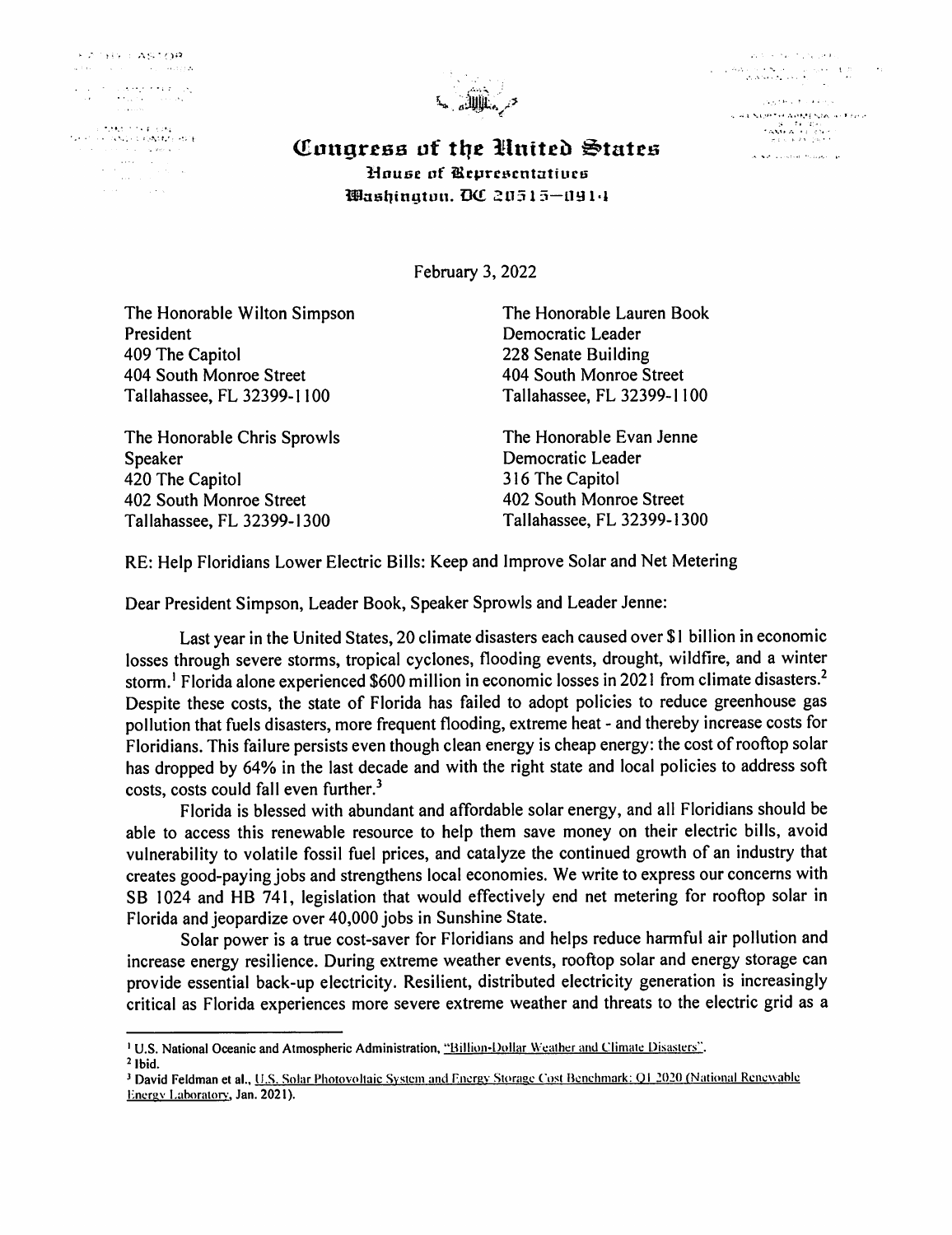result of climate change. Conventional alternatives like diesel generators only harm public health and exacerbate the climate crisis.<sup>4</sup> Florida's elected leaders should incentivize rapid deployment of resilient distributed solar energy generation paired with back-up energy storage. Congress encouraged states to consider adopting net metering to expand fuel diversity and promote renewable energy.<sup>5</sup> Under existing law, Floridians may receive credits for the excess electricity they send back to the electric grid at retail rates. Recent polling shows that 93% of Florida voters support net metering.<sup>6</sup> Net metering programs have very little impact on total electricity costs.<sup>7</sup> SB 1024 and HB 741 would harm consumers and the growing solar energy industry in Florida.

## Economic Benefits of Rooftop Solar

In the State of Florida, rooftop solar:

- Provides more than 40,000 jobs
- Generates almost \$3.2 billion in household income
- Provides nearly \$3.3 billion in Federal, state, and local tax revenues
- Adds \$10.6 billion to the Gross Domestic Product.<sup>8</sup>

In addition to construction jobs, rooftop solar creates jobs in the high-tech manufacturing, information technology, and professional business services industries.<sup>9</sup> Expanding rooftop solar in Florida through net metering helps diversify the economy and helps draw investment into Florida. There are more than 400 solar energy businesses in Florida.<sup>10</sup> Maintaining the economic engine net metering provides is essential to the stability and growth of Florida's economy.

## Rooftop Solar and Equity

Distributed solar energy provides unique resilience benefits in the event of extreme weather, like Hurricane Michael in 2018 which left 182,000 customers without access to electricity from the grid for more than a week.<sup>11</sup> Medically vulnerable and older residents are especially dependent on electricity and Florida has the highest percentage of senior citizens in the country.<sup>12</sup> More than 175,000 Floridians are electricity-dependent (based on medical conditions) Medicare recipients; this is the third-highest number in the United States.<sup>13</sup>

In addition to resilience benefits, incentivizing rooftop solar deployment through net metering benefits all Floridians because it reduces air pollution which can exacerbate health problems. Exposure to air pollution increases the likelihood of severe impacts, including death,

<sup>&</sup>lt;sup>4</sup> Vote Solar, Resilient Clean Energy for California: Protecting Vulnerable Communities. Critical Facilities, and the California Economy with Solar + Storage (Feb. 2020).

s **Energy Policy Act of 2005, Pub. L. No. 109-58,** § **1251 (2005), 16 U.S.C.** § **2621(d).** 

<sup>6</sup> **Florida Solar Energy Industries Association (FlaSEIA),** Preserve Floridc1's Roofiop Soh,r Industry **(2021** ).

<sup>&</sup>lt;sup>7</sup> Andrew Satchwell et al, Financing Impacts of Net-Metered PV on Utilities and Ratepayers: A Scoping Study of Two

<sup>(&</sup>gt;rutoh·pical U.S. Utilities **(Lawrence Berkeley National Laboratory, Sep. 2014).** 

<sup>&</sup>lt;sup>8</sup> Florida Solar Energy Industries Association (FlaSEIA), Preserve Florida's Rooftop Solar Industry (2021). <sup>9</sup> Ibid.

<sup>&</sup>lt;sup>10</sup> Ibid.

<sup>11</sup>**Audra D.S. Burch and Patricia Mazzei,** "Thousm1ds in Flori<la Mm- Not Get Elcctridtv **Back** for Weeks," **(The New York Times. Oct. 14, 2018).** 

<sup>12</sup> **Solar United Neighbors and Vote Solar,** The State of Rootlop Solar in Florida **(Aug. 2020).** 

<sup>13</sup>**U.S. Department of Health and Human Services,** Ill IS **cmPO\VER** Map **(Dec. 2021** ).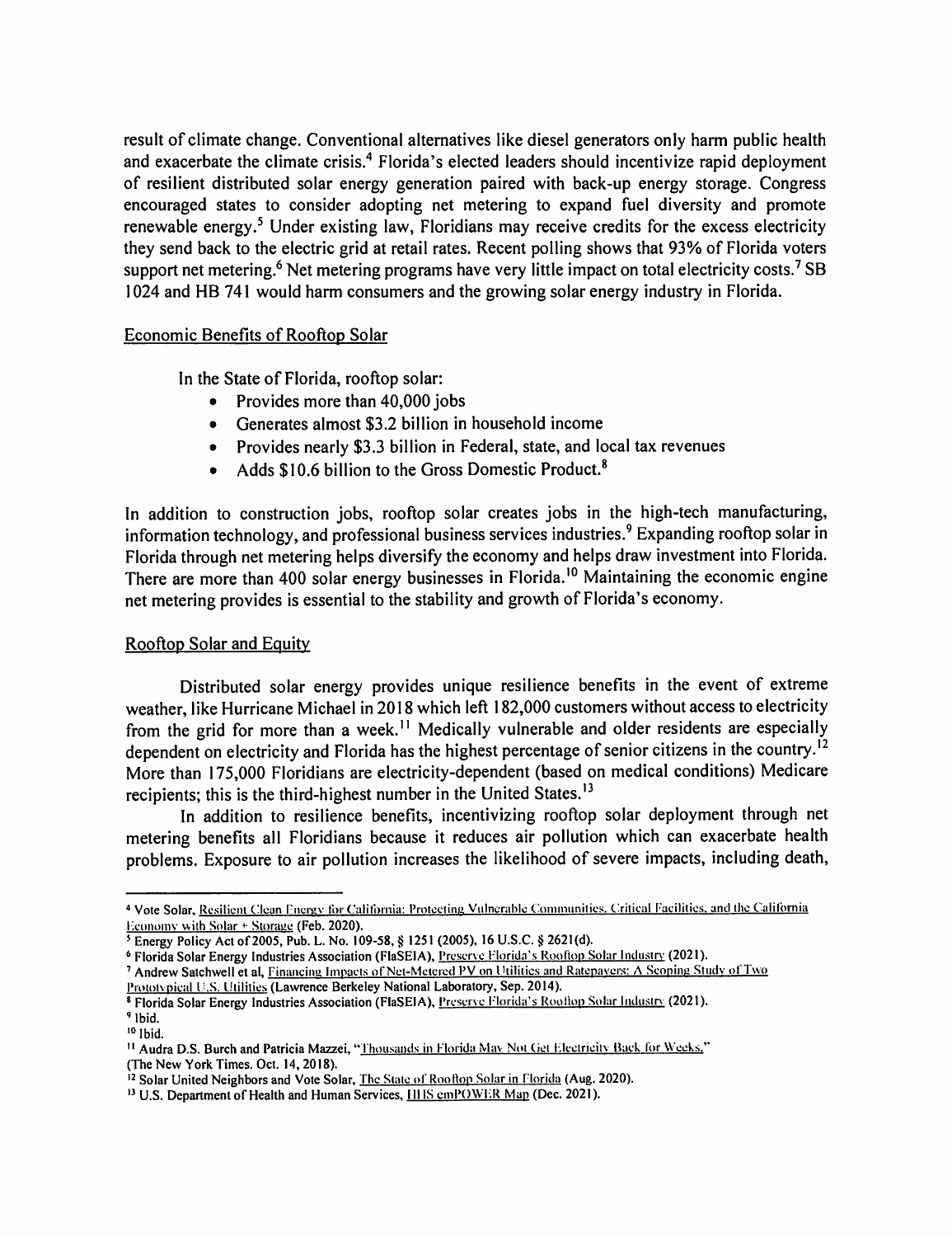from COVID-19. Rooftop solar deployment also reduces costs associated with developing new electricity generating facilities and transmission lines. In fact, recent studies conclude that rooftop solar provides net benefits to society, even with net metering compensation factored in.<sup>14</sup>

We support strategies to increase access to rooftop solar energy for all Floridians, including those who rent their homes and/or live in multi-family apartment buildings. For this reason, Chair Castor introduced the Community Solar Consumer Choice Act of 2021 (H.R. 2764) to expan<sup>d</sup> access to solar energy, including expanding net metering for community solar subscribers. Florida should be a national leader and grow the rooftop solar industry.

#### SB 1024 and HB 741

We agree with the Florida Public Service Commission when it concluded that net metering ''is an effective means of encouraging the development of demand-side renewable energy systems that allow participants to offset their energy usage."<sup>15</sup> We are concerned that SB 1024 and HB <sup>741</sup>would harm consumers by limiting access to resilient rooftop solar and harm local jobs and economic growth by crashing the solar energy industry in Florida. We are the "Sunshine State" and should harness low-cost solar energy to benefit Floridians! If enacted, the legislation could increase unemployment and lead to more spending on out-of-state fossil fuels like fracked gas that has harmful impacts.<sup>16</sup> As it is, more than \$5 billion leaves Florida's economy each year to pay for out-of-state fracked gas.<sup>17</sup> Florida is among the most-dependent U.S. states on fracked gas, leaving Floridians exposed to volatile swings in gas prices. <sup>18</sup>

A brighter future is possible – one that charts a future for lower electric bills and less pollution for Floridians. We respectfully urge you to defeat this legislation and support efforts to grow the solar energy industry, attract more investment to Florida, expand economic diversification, create more local jobs, reduce exposure to volatile fossil fuel prices, and protect public health.

Sincerely,

Kathy Castor Congress<br>
MEMBER OF CONGRESS
MEMBER OF CONGRESS

MEMBER OF CONGRESS MEMBER OF CONGRESS

*\_\_\_\_ .....;Isl \_\_\_\_ \_ Isl* -----------

*\_\_\_\_\_\_ Isl \_\_\_\_ \_* 

*\_\_\_\_\_ .Isl \_\_\_\_ \_* 

Val Demings<br>
MEMBER OF CONGRESS
HEMBER OF CONGRESS
THEMBER OF CONGRESS **MEMBER OF CONGRESS** 

<sup>14</sup> Environment America, The True Value of Solar: Measuring the Benefits of Rooftop Solar Power (Jul. 2019).

<sup>18</sup>**Jbid,** 

<sup>&</sup>lt;sup>15</sup> Florida Public Service Commission, Order No. PSC-2019-0509-FOF-EG (Nov. 26, 2019).

<sup>&</sup>lt;sup>16</sup> Solar United Neighbors and Vote Solar, The State of Rooftop Solar in Florida (Aug. 2020).

<sup>&</sup>lt;sup>17</sup> Vote Solar, The Costs and Risks of Florida's Dependence on Natural Gas (Jul. 2020).